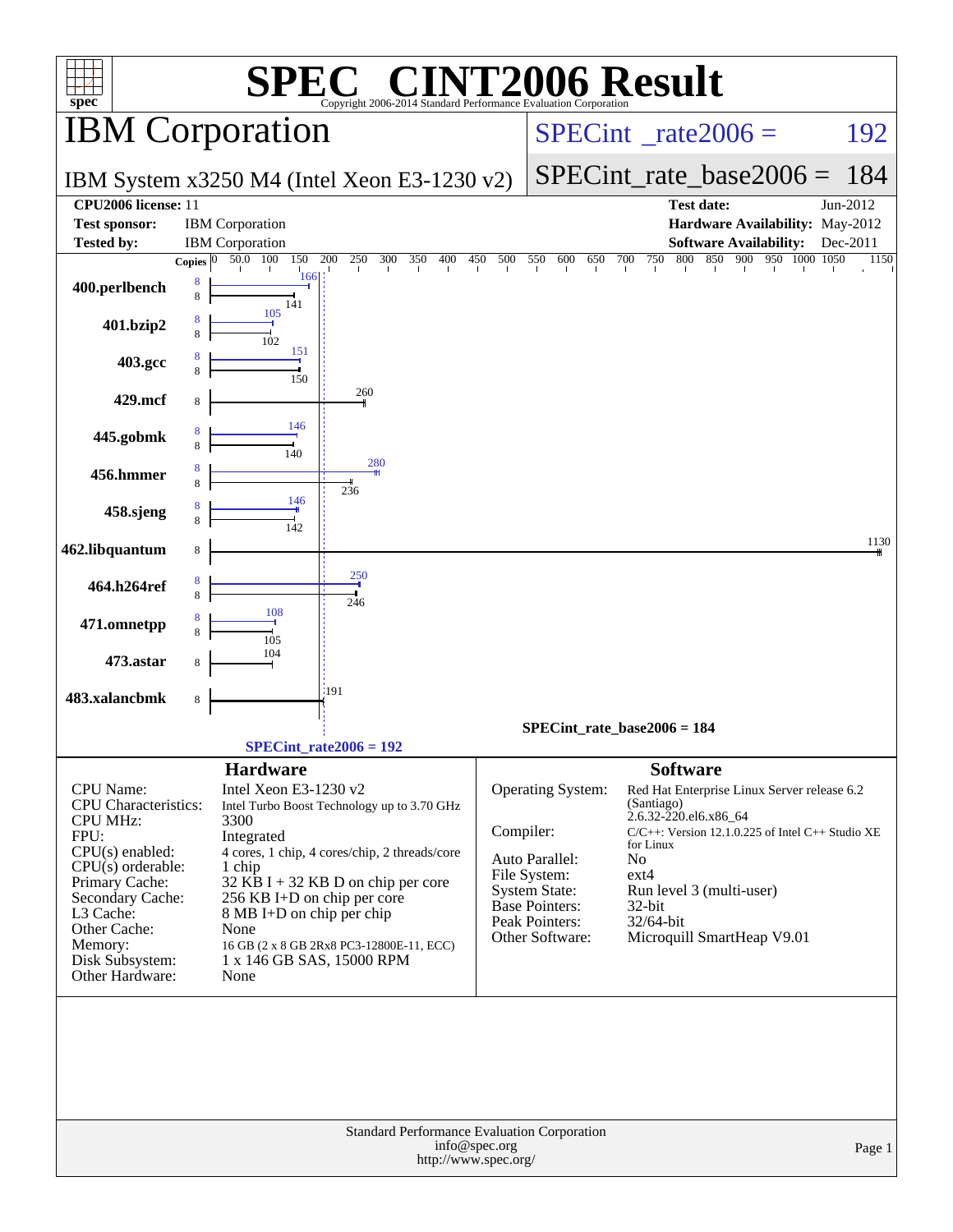

## IBM Corporation

### SPECint rate $2006 = 192$

IBM System x3250 M4 (Intel Xeon E3-1230 v2)

[SPECint\\_rate\\_base2006 =](http://www.spec.org/auto/cpu2006/Docs/result-fields.html#SPECintratebase2006) 184

**[CPU2006 license:](http://www.spec.org/auto/cpu2006/Docs/result-fields.html#CPU2006license)** 11 **[Test date:](http://www.spec.org/auto/cpu2006/Docs/result-fields.html#Testdate)** Jun-2012 **[Test sponsor:](http://www.spec.org/auto/cpu2006/Docs/result-fields.html#Testsponsor)** IBM Corporation **[Hardware Availability:](http://www.spec.org/auto/cpu2006/Docs/result-fields.html#HardwareAvailability)** May-2012 **[Tested by:](http://www.spec.org/auto/cpu2006/Docs/result-fields.html#Testedby)** IBM Corporation **[Software Availability:](http://www.spec.org/auto/cpu2006/Docs/result-fields.html#SoftwareAvailability)** Dec-2011

### **[Results Table](http://www.spec.org/auto/cpu2006/Docs/result-fields.html#ResultsTable)**

|                                                                                                          | <b>Base</b>   |                |       |                |                  |                |            | <b>Peak</b>   |                |              |                |              |                |              |
|----------------------------------------------------------------------------------------------------------|---------------|----------------|-------|----------------|------------------|----------------|------------|---------------|----------------|--------------|----------------|--------------|----------------|--------------|
| <b>Benchmark</b>                                                                                         | <b>Copies</b> | <b>Seconds</b> | Ratio | <b>Seconds</b> | Ratio            | <b>Seconds</b> | Ratio      | <b>Copies</b> | <b>Seconds</b> | <b>Ratio</b> | <b>Seconds</b> | <b>Ratio</b> | <b>Seconds</b> | <b>Ratio</b> |
| 400.perlbench                                                                                            | 8             | 554            | 141   | 556            | 141              | 553            | <b>141</b> | 8             | 475            | 165          | 472            | 166          | 468            | 167          |
| 401.bzip2                                                                                                | 8             | 766            | 101   | 760            | 102              | 760            | 102        | 8             | 739            | 104          | 735            | 105          | 736            | <b>105</b>   |
| $403.\mathrm{gcc}$                                                                                       | 8             | 432            | 149   | 430            | 150              | 427            | 151        | 8             | 426            | 151          | 426            | 151          | 431            | 149          |
| $429$ .mcf                                                                                               |               | 283            | 258   | 280            | 261              | 280            | <b>260</b> |               | 283            | 258          | 280            | 261          | 280            | <b>260</b>   |
| $445$ .gobm $k$                                                                                          | 8             | 597            | 141   | 602            | 139              | 599            | <b>140</b> | 8             | 576            | 146          | 575            | 146          | 575            | <u>146</u>   |
| 456.hmmer                                                                                                | 8             | 317            | 235   | 316            | 236              | 313            | 239        | 8             | 269            | 278          | 262            | 285          | 267            | 280          |
| $458$ .sjeng                                                                                             |               | 684            | 142   | 684            | 142              | 684            | 142l       | 8             | 673            | 144          | 665            | 146          | 652            | 149          |
| 462.libquantum                                                                                           | 8             | 147            | 1130  | 147            | 1120             | 147            | 1130       | 8             | 147            | 1130         | 147            | 1120         | 147            | 1130         |
| 464.h264ref                                                                                              | 8             | 721            | 246   | 724            | 245              | 719            | 246        | 8             | 710            | 249          | 702            | 252          | 707            | 250          |
| 471.omnetpp                                                                                              |               | 479            | 104   | 477            | 105              | 478            | <b>105</b> |               | 463            | 108          | 463            | 108          | 457            | 109          |
| 473.astar                                                                                                |               | 540            | 104   | 542            | 104              | 539            | 104        | 8             | 540            | 104          | 542            | 104          | 539            | 104          |
| 483.xalancbmk                                                                                            | 8             | 289            | 191   | 290            | 190 <sup>1</sup> | 290            | 191        | 8             | 289            | 191          | 290            | 190          | 290            | <u>191</u>   |
| Results appear in the order in which they were run. Bold underlined text indicates a median measurement. |               |                |       |                |                  |                |            |               |                |              |                |              |                |              |

### **[Submit Notes](http://www.spec.org/auto/cpu2006/Docs/result-fields.html#SubmitNotes)**

 The numactl mechanism was used to bind copies to processors. The config file option 'submit' was used to generate numactl commands to bind each copy to a specific processor. For details, please see the config file.

### **[Operating System Notes](http://www.spec.org/auto/cpu2006/Docs/result-fields.html#OperatingSystemNotes)**

Stack size set to unlimited using "ulimit -s unlimited"

### **[Platform Notes](http://www.spec.org/auto/cpu2006/Docs/result-fields.html#PlatformNotes)**

Standard Performance Evaluation Corporation [info@spec.org](mailto:info@spec.org) BIOS Settings: Turbo Mode enabled in BIOS C-State enabled in BIOS Sysinfo program /root/SPECcpu1.2/config/sysinfo.rev6800 \$Rev: 6800 \$ \$Date:: 2011-10-11 #\$ 6f2ebdff5032aaa42e583f96b07f99d3 running on localhost.localdomain Thu Jun 28 16:59:44 2012 This section contains SUT (System Under Test) info as seen by some common utilities. To remove or add to this section, see: <http://www.spec.org/cpu2006/Docs/config.html#sysinfo> From /proc/cpuinfo model name : Intel(R) Xeon(R) CPU E3-1230 V2 @ 3.30GHz 1 "physical id"s (chips) 8 "processors" cores, siblings (Caution: counting these is hw and system dependent. The following excerpts from /proc/cpuinfo might not be reliable. Use with Continued on next page

<http://www.spec.org/>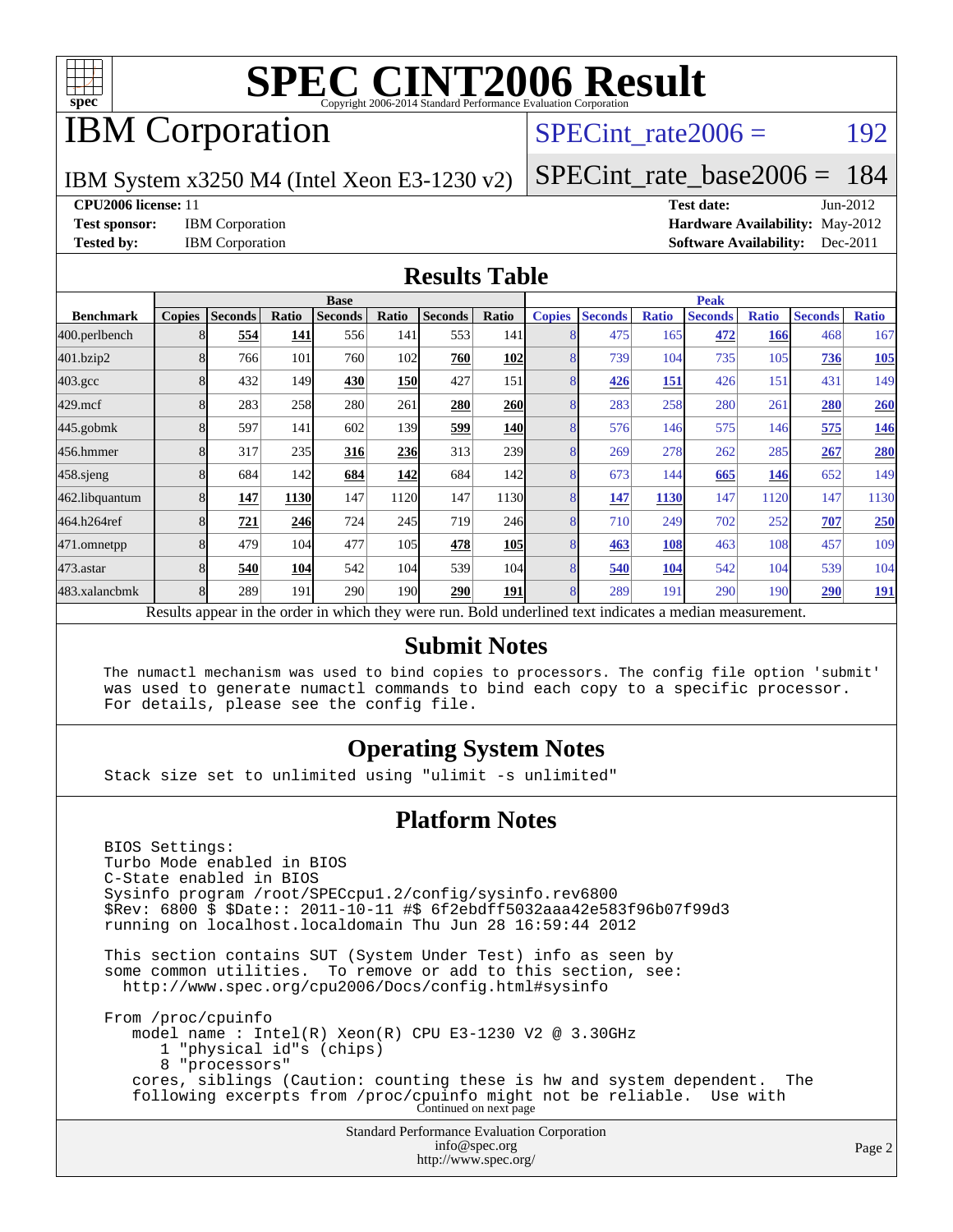

**IBM** Corporation

SPECint rate $2006 = 192$ 

IBM System x3250 M4 (Intel Xeon E3-1230 v2)

[SPECint\\_rate\\_base2006 =](http://www.spec.org/auto/cpu2006/Docs/result-fields.html#SPECintratebase2006) 184

**[Test sponsor:](http://www.spec.org/auto/cpu2006/Docs/result-fields.html#Testsponsor)** IBM Corporation **[Hardware Availability:](http://www.spec.org/auto/cpu2006/Docs/result-fields.html#HardwareAvailability)** May-2012

**[CPU2006 license:](http://www.spec.org/auto/cpu2006/Docs/result-fields.html#CPU2006license)** 11 **[Test date:](http://www.spec.org/auto/cpu2006/Docs/result-fields.html#Testdate)** Jun-2012 **[Tested by:](http://www.spec.org/auto/cpu2006/Docs/result-fields.html#Testedby)** IBM Corporation **[Software Availability:](http://www.spec.org/auto/cpu2006/Docs/result-fields.html#SoftwareAvailability)** Dec-2011

### **[Platform Notes \(Continued\)](http://www.spec.org/auto/cpu2006/Docs/result-fields.html#PlatformNotes)**

 caution.) cpu cores : 4 siblings : 8 physical 0: cores 0 1 2 3 cache size : 8192 KB From /proc/meminfo MemTotal: 16322724 kB HugePages\_Total: 0<br>Hugepagesize: 2048 kB Hugepagesize: /usr/bin/lsb\_release -d Red Hat Enterprise Linux Server release 6.2 (Santiago) From /etc/\*release\* /etc/\*version\* redhat-release: Red Hat Enterprise Linux Server release 6.2 (Santiago) system-release: Red Hat Enterprise Linux Server release 6.2 (Santiago) system-release-cpe: cpe:/o:redhat:enterprise\_linux:6server:ga:server uname -a: Linux localhost.localdomain 2.6.32-220.el6.x86\_64 #1 SMP Wed Nov 9 08:03:13 EST 2011 x86\_64 x86\_64 x86\_64 GNU/Linux run-level 3 Jun 28 16:47 SPEC is set to: /root/SPECcpu1.2 Filesystem Type Size Used Avail Use% Mounted on /dev/mapper/VolGroup-lv\_root 12G 36G 24% / Additional information from dmidecode: Memory: 2x Micron 18JSF1G72AZ-1G6D1 8 GB 1600 MHz 2 rank (End of data from sysinfo program)

### **[General Notes](http://www.spec.org/auto/cpu2006/Docs/result-fields.html#GeneralNotes)**

Environment variables set by runspec before the start of the run: LD\_LIBRARY\_PATH = "/root/SPECcpu1.2/libs/32:/root/SPECcpu1.2/libs/64"

 Binaries compiled on a system with 1x Core i7-860 CPU + 8GB memory using RHEL5.5 Transparent Huge Pages enabled with: echo always > /sys/kernel/mm/redhat\_transparent\_hugepage/enabled Filesystem page cache cleared with: echo 1> /proc/sys/vm/drop\_caches runspec command invoked through numactl i.e.: numactl --interleave=all runspec <etc>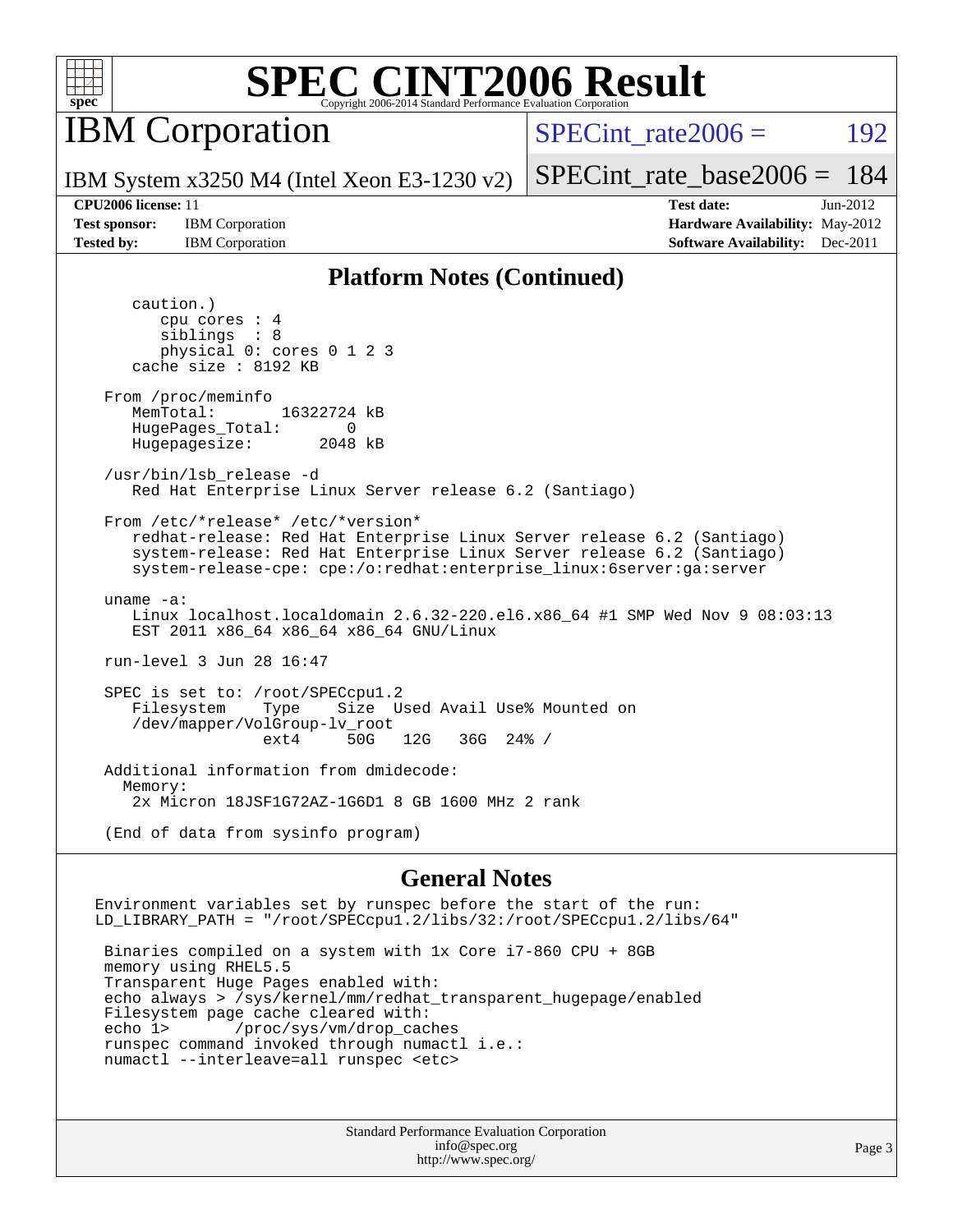

# IBM Corporation

SPECint rate $2006 = 192$ 

IBM System x3250 M4 (Intel Xeon E3-1230 v2)

**[Test sponsor:](http://www.spec.org/auto/cpu2006/Docs/result-fields.html#Testsponsor)** IBM Corporation **[Hardware Availability:](http://www.spec.org/auto/cpu2006/Docs/result-fields.html#HardwareAvailability)** May-2012

[SPECint\\_rate\\_base2006 =](http://www.spec.org/auto/cpu2006/Docs/result-fields.html#SPECintratebase2006) 184 **[CPU2006 license:](http://www.spec.org/auto/cpu2006/Docs/result-fields.html#CPU2006license)** 11 **[Test date:](http://www.spec.org/auto/cpu2006/Docs/result-fields.html#Testdate)** Jun-2012

**[Tested by:](http://www.spec.org/auto/cpu2006/Docs/result-fields.html#Testedby)** IBM Corporation **[Software Availability:](http://www.spec.org/auto/cpu2006/Docs/result-fields.html#SoftwareAvailability)** Dec-2011

## **[Base Compiler Invocation](http://www.spec.org/auto/cpu2006/Docs/result-fields.html#BaseCompilerInvocation)**

[C benchmarks](http://www.spec.org/auto/cpu2006/Docs/result-fields.html#Cbenchmarks):  $\text{icc}$   $-\text{m32}$ 

[C++ benchmarks:](http://www.spec.org/auto/cpu2006/Docs/result-fields.html#CXXbenchmarks) [icpc -m32](http://www.spec.org/cpu2006/results/res2012q3/cpu2006-20120702-23321.flags.html#user_CXXbase_intel_icpc_4e5a5ef1a53fd332b3c49e69c3330699)

### **[Base Portability Flags](http://www.spec.org/auto/cpu2006/Docs/result-fields.html#BasePortabilityFlags)**

 400.perlbench: [-DSPEC\\_CPU\\_LINUX\\_IA32](http://www.spec.org/cpu2006/results/res2012q3/cpu2006-20120702-23321.flags.html#b400.perlbench_baseCPORTABILITY_DSPEC_CPU_LINUX_IA32) 462.libquantum: [-DSPEC\\_CPU\\_LINUX](http://www.spec.org/cpu2006/results/res2012q3/cpu2006-20120702-23321.flags.html#b462.libquantum_baseCPORTABILITY_DSPEC_CPU_LINUX) 483.xalancbmk: [-DSPEC\\_CPU\\_LINUX](http://www.spec.org/cpu2006/results/res2012q3/cpu2006-20120702-23321.flags.html#b483.xalancbmk_baseCXXPORTABILITY_DSPEC_CPU_LINUX)

### **[Base Optimization Flags](http://www.spec.org/auto/cpu2006/Docs/result-fields.html#BaseOptimizationFlags)**

[C benchmarks](http://www.spec.org/auto/cpu2006/Docs/result-fields.html#Cbenchmarks):

[-xSSE4.2](http://www.spec.org/cpu2006/results/res2012q3/cpu2006-20120702-23321.flags.html#user_CCbase_f-xSSE42_f91528193cf0b216347adb8b939d4107) [-ipo](http://www.spec.org/cpu2006/results/res2012q3/cpu2006-20120702-23321.flags.html#user_CCbase_f-ipo) [-O3](http://www.spec.org/cpu2006/results/res2012q3/cpu2006-20120702-23321.flags.html#user_CCbase_f-O3) [-no-prec-div](http://www.spec.org/cpu2006/results/res2012q3/cpu2006-20120702-23321.flags.html#user_CCbase_f-no-prec-div) [-opt-prefetch](http://www.spec.org/cpu2006/results/res2012q3/cpu2006-20120702-23321.flags.html#user_CCbase_f-opt-prefetch) [-opt-mem-layout-trans=3](http://www.spec.org/cpu2006/results/res2012q3/cpu2006-20120702-23321.flags.html#user_CCbase_f-opt-mem-layout-trans_a7b82ad4bd7abf52556d4961a2ae94d5)

[C++ benchmarks:](http://www.spec.org/auto/cpu2006/Docs/result-fields.html#CXXbenchmarks)

[-xSSE4.2](http://www.spec.org/cpu2006/results/res2012q3/cpu2006-20120702-23321.flags.html#user_CXXbase_f-xSSE42_f91528193cf0b216347adb8b939d4107) [-ipo](http://www.spec.org/cpu2006/results/res2012q3/cpu2006-20120702-23321.flags.html#user_CXXbase_f-ipo) [-O3](http://www.spec.org/cpu2006/results/res2012q3/cpu2006-20120702-23321.flags.html#user_CXXbase_f-O3) [-no-prec-div](http://www.spec.org/cpu2006/results/res2012q3/cpu2006-20120702-23321.flags.html#user_CXXbase_f-no-prec-div) [-opt-prefetch](http://www.spec.org/cpu2006/results/res2012q3/cpu2006-20120702-23321.flags.html#user_CXXbase_f-opt-prefetch) [-opt-mem-layout-trans=3](http://www.spec.org/cpu2006/results/res2012q3/cpu2006-20120702-23321.flags.html#user_CXXbase_f-opt-mem-layout-trans_a7b82ad4bd7abf52556d4961a2ae94d5) [-Wl,-z,muldefs](http://www.spec.org/cpu2006/results/res2012q3/cpu2006-20120702-23321.flags.html#user_CXXbase_link_force_multiple1_74079c344b956b9658436fd1b6dd3a8a) [-L/smartheap -lsmartheap](http://www.spec.org/cpu2006/results/res2012q3/cpu2006-20120702-23321.flags.html#user_CXXbase_SmartHeap_7c9e394a5779e1a7fec7c221e123830c)

### **[Base Other Flags](http://www.spec.org/auto/cpu2006/Docs/result-fields.html#BaseOtherFlags)**

[C benchmarks](http://www.spec.org/auto/cpu2006/Docs/result-fields.html#Cbenchmarks):

403.gcc: [-Dalloca=\\_alloca](http://www.spec.org/cpu2006/results/res2012q3/cpu2006-20120702-23321.flags.html#b403.gcc_baseEXTRA_CFLAGS_Dalloca_be3056838c12de2578596ca5467af7f3)

### **[Peak Compiler Invocation](http://www.spec.org/auto/cpu2006/Docs/result-fields.html#PeakCompilerInvocation)**

[C benchmarks \(except as noted below\)](http://www.spec.org/auto/cpu2006/Docs/result-fields.html#Cbenchmarksexceptasnotedbelow): [icc -m32](http://www.spec.org/cpu2006/results/res2012q3/cpu2006-20120702-23321.flags.html#user_CCpeak_intel_icc_5ff4a39e364c98233615fdd38438c6f2) 400.perlbench: [icc -m64](http://www.spec.org/cpu2006/results/res2012q3/cpu2006-20120702-23321.flags.html#user_peakCCLD400_perlbench_intel_icc_64bit_bda6cc9af1fdbb0edc3795bac97ada53) 401.bzip2: [icc -m64](http://www.spec.org/cpu2006/results/res2012q3/cpu2006-20120702-23321.flags.html#user_peakCCLD401_bzip2_intel_icc_64bit_bda6cc9af1fdbb0edc3795bac97ada53)

456.hmmer: [icc -m64](http://www.spec.org/cpu2006/results/res2012q3/cpu2006-20120702-23321.flags.html#user_peakCCLD456_hmmer_intel_icc_64bit_bda6cc9af1fdbb0edc3795bac97ada53)

458.sjeng: [icc -m64](http://www.spec.org/cpu2006/results/res2012q3/cpu2006-20120702-23321.flags.html#user_peakCCLD458_sjeng_intel_icc_64bit_bda6cc9af1fdbb0edc3795bac97ada53)

```
C++ benchmarks: 
icpc -m32
```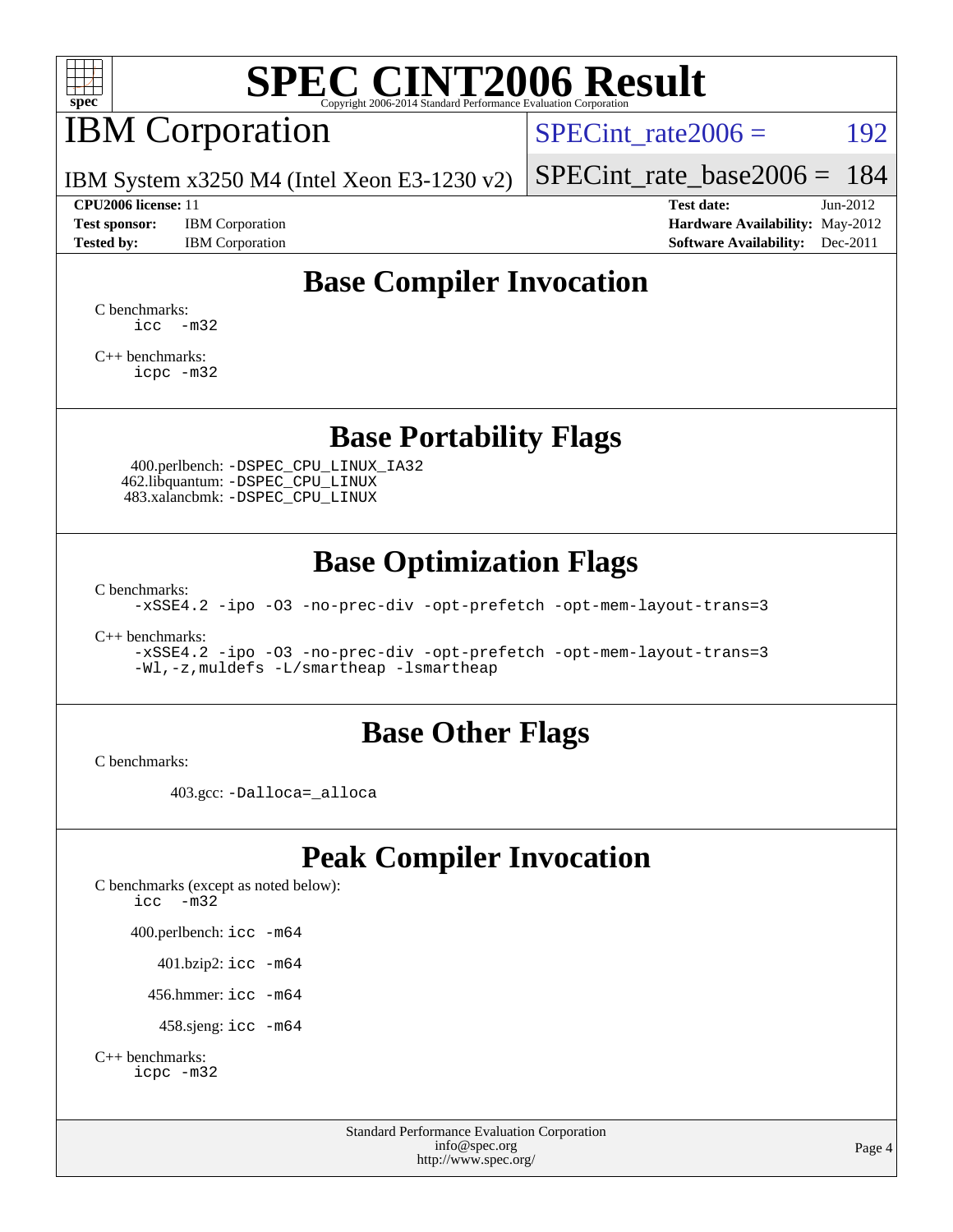

IBM Corporation

SPECint rate $2006 = 192$ 

[SPECint\\_rate\\_base2006 =](http://www.spec.org/auto/cpu2006/Docs/result-fields.html#SPECintratebase2006) 184

**[CPU2006 license:](http://www.spec.org/auto/cpu2006/Docs/result-fields.html#CPU2006license)** 11 **[Test date:](http://www.spec.org/auto/cpu2006/Docs/result-fields.html#Testdate)** Jun-2012 **[Test sponsor:](http://www.spec.org/auto/cpu2006/Docs/result-fields.html#Testsponsor)** IBM Corporation **[Hardware Availability:](http://www.spec.org/auto/cpu2006/Docs/result-fields.html#HardwareAvailability)** May-2012 **[Tested by:](http://www.spec.org/auto/cpu2006/Docs/result-fields.html#Testedby)** IBM Corporation **[Software Availability:](http://www.spec.org/auto/cpu2006/Docs/result-fields.html#SoftwareAvailability)** Dec-2011

### **[Peak Portability Flags](http://www.spec.org/auto/cpu2006/Docs/result-fields.html#PeakPortabilityFlags)**

 400.perlbench: [-DSPEC\\_CPU\\_LP64](http://www.spec.org/cpu2006/results/res2012q3/cpu2006-20120702-23321.flags.html#b400.perlbench_peakCPORTABILITY_DSPEC_CPU_LP64) [-DSPEC\\_CPU\\_LINUX\\_X64](http://www.spec.org/cpu2006/results/res2012q3/cpu2006-20120702-23321.flags.html#b400.perlbench_peakCPORTABILITY_DSPEC_CPU_LINUX_X64) 401.bzip2: [-DSPEC\\_CPU\\_LP64](http://www.spec.org/cpu2006/results/res2012q3/cpu2006-20120702-23321.flags.html#suite_peakCPORTABILITY401_bzip2_DSPEC_CPU_LP64) 456.hmmer: [-DSPEC\\_CPU\\_LP64](http://www.spec.org/cpu2006/results/res2012q3/cpu2006-20120702-23321.flags.html#suite_peakCPORTABILITY456_hmmer_DSPEC_CPU_LP64) 458.sjeng: [-DSPEC\\_CPU\\_LP64](http://www.spec.org/cpu2006/results/res2012q3/cpu2006-20120702-23321.flags.html#suite_peakCPORTABILITY458_sjeng_DSPEC_CPU_LP64) 462.libquantum: [-DSPEC\\_CPU\\_LINUX](http://www.spec.org/cpu2006/results/res2012q3/cpu2006-20120702-23321.flags.html#b462.libquantum_peakCPORTABILITY_DSPEC_CPU_LINUX) 483.xalancbmk: [-DSPEC\\_CPU\\_LINUX](http://www.spec.org/cpu2006/results/res2012q3/cpu2006-20120702-23321.flags.html#b483.xalancbmk_peakCXXPORTABILITY_DSPEC_CPU_LINUX)

IBM System x3250 M4 (Intel Xeon E3-1230 v2)

## **[Peak Optimization Flags](http://www.spec.org/auto/cpu2006/Docs/result-fields.html#PeakOptimizationFlags)**

[C benchmarks](http://www.spec.org/auto/cpu2006/Docs/result-fields.html#Cbenchmarks):

 400.perlbench: [-xSSE4.2](http://www.spec.org/cpu2006/results/res2012q3/cpu2006-20120702-23321.flags.html#user_peakPASS2_CFLAGSPASS2_LDCFLAGS400_perlbench_f-xSSE42_f91528193cf0b216347adb8b939d4107)(pass 2) [-prof-gen](http://www.spec.org/cpu2006/results/res2012q3/cpu2006-20120702-23321.flags.html#user_peakPASS1_CFLAGSPASS1_LDCFLAGS400_perlbench_prof_gen_e43856698f6ca7b7e442dfd80e94a8fc)(pass 1) [-ipo](http://www.spec.org/cpu2006/results/res2012q3/cpu2006-20120702-23321.flags.html#user_peakPASS2_CFLAGSPASS2_LDCFLAGS400_perlbench_f-ipo)(pass 2) [-O3](http://www.spec.org/cpu2006/results/res2012q3/cpu2006-20120702-23321.flags.html#user_peakPASS2_CFLAGSPASS2_LDCFLAGS400_perlbench_f-O3)(pass 2) [-no-prec-div](http://www.spec.org/cpu2006/results/res2012q3/cpu2006-20120702-23321.flags.html#user_peakPASS2_CFLAGSPASS2_LDCFLAGS400_perlbench_f-no-prec-div)(pass 2) [-prof-use](http://www.spec.org/cpu2006/results/res2012q3/cpu2006-20120702-23321.flags.html#user_peakPASS2_CFLAGSPASS2_LDCFLAGS400_perlbench_prof_use_bccf7792157ff70d64e32fe3e1250b55)(pass 2) [-auto-ilp32](http://www.spec.org/cpu2006/results/res2012q3/cpu2006-20120702-23321.flags.html#user_peakCOPTIMIZE400_perlbench_f-auto-ilp32)  $401.bzip2: -xSSE4.2(pass 2) -prof-qen(pass 1) -ipo(pass 2)$  $401.bzip2: -xSSE4.2(pass 2) -prof-qen(pass 1) -ipo(pass 2)$  $401.bzip2: -xSSE4.2(pass 2) -prof-qen(pass 1) -ipo(pass 2)$  $401.bzip2: -xSSE4.2(pass 2) -prof-qen(pass 1) -ipo(pass 2)$  $401.bzip2: -xSSE4.2(pass 2) -prof-qen(pass 1) -ipo(pass 2)$ [-O3](http://www.spec.org/cpu2006/results/res2012q3/cpu2006-20120702-23321.flags.html#user_peakPASS2_CFLAGSPASS2_LDCFLAGS401_bzip2_f-O3)(pass 2) [-no-prec-div](http://www.spec.org/cpu2006/results/res2012q3/cpu2006-20120702-23321.flags.html#user_peakPASS2_CFLAGSPASS2_LDCFLAGS401_bzip2_f-no-prec-div)(pass 2) [-prof-use](http://www.spec.org/cpu2006/results/res2012q3/cpu2006-20120702-23321.flags.html#user_peakPASS2_CFLAGSPASS2_LDCFLAGS401_bzip2_prof_use_bccf7792157ff70d64e32fe3e1250b55)(pass 2) [-opt-prefetch](http://www.spec.org/cpu2006/results/res2012q3/cpu2006-20120702-23321.flags.html#user_peakCOPTIMIZE401_bzip2_f-opt-prefetch) [-auto-ilp32](http://www.spec.org/cpu2006/results/res2012q3/cpu2006-20120702-23321.flags.html#user_peakCOPTIMIZE401_bzip2_f-auto-ilp32) [-ansi-alias](http://www.spec.org/cpu2006/results/res2012q3/cpu2006-20120702-23321.flags.html#user_peakCOPTIMIZE401_bzip2_f-ansi-alias) 403.gcc: [-xSSE4.2](http://www.spec.org/cpu2006/results/res2012q3/cpu2006-20120702-23321.flags.html#user_peakCOPTIMIZE403_gcc_f-xSSE42_f91528193cf0b216347adb8b939d4107) [-ipo](http://www.spec.org/cpu2006/results/res2012q3/cpu2006-20120702-23321.flags.html#user_peakCOPTIMIZE403_gcc_f-ipo) [-O3](http://www.spec.org/cpu2006/results/res2012q3/cpu2006-20120702-23321.flags.html#user_peakCOPTIMIZE403_gcc_f-O3) [-no-prec-div](http://www.spec.org/cpu2006/results/res2012q3/cpu2006-20120702-23321.flags.html#user_peakCOPTIMIZE403_gcc_f-no-prec-div) 429.mcf: basepeak = yes 445.gobmk: [-xSSE4.2](http://www.spec.org/cpu2006/results/res2012q3/cpu2006-20120702-23321.flags.html#user_peakPASS2_CFLAGSPASS2_LDCFLAGS445_gobmk_f-xSSE42_f91528193cf0b216347adb8b939d4107)(pass 2) [-prof-gen](http://www.spec.org/cpu2006/results/res2012q3/cpu2006-20120702-23321.flags.html#user_peakPASS1_CFLAGSPASS1_LDCFLAGS445_gobmk_prof_gen_e43856698f6ca7b7e442dfd80e94a8fc)(pass 1) [-prof-use](http://www.spec.org/cpu2006/results/res2012q3/cpu2006-20120702-23321.flags.html#user_peakPASS2_CFLAGSPASS2_LDCFLAGS445_gobmk_prof_use_bccf7792157ff70d64e32fe3e1250b55)(pass 2) [-ansi-alias](http://www.spec.org/cpu2006/results/res2012q3/cpu2006-20120702-23321.flags.html#user_peakCOPTIMIZE445_gobmk_f-ansi-alias) [-opt-mem-layout-trans=3](http://www.spec.org/cpu2006/results/res2012q3/cpu2006-20120702-23321.flags.html#user_peakCOPTIMIZE445_gobmk_f-opt-mem-layout-trans_a7b82ad4bd7abf52556d4961a2ae94d5) 456.hmmer: [-xSSE4.2](http://www.spec.org/cpu2006/results/res2012q3/cpu2006-20120702-23321.flags.html#user_peakCOPTIMIZE456_hmmer_f-xSSE42_f91528193cf0b216347adb8b939d4107) [-ipo](http://www.spec.org/cpu2006/results/res2012q3/cpu2006-20120702-23321.flags.html#user_peakCOPTIMIZE456_hmmer_f-ipo) [-O3](http://www.spec.org/cpu2006/results/res2012q3/cpu2006-20120702-23321.flags.html#user_peakCOPTIMIZE456_hmmer_f-O3) [-no-prec-div](http://www.spec.org/cpu2006/results/res2012q3/cpu2006-20120702-23321.flags.html#user_peakCOPTIMIZE456_hmmer_f-no-prec-div) [-unroll2](http://www.spec.org/cpu2006/results/res2012q3/cpu2006-20120702-23321.flags.html#user_peakCOPTIMIZE456_hmmer_f-unroll_784dae83bebfb236979b41d2422d7ec2) [-auto-ilp32](http://www.spec.org/cpu2006/results/res2012q3/cpu2006-20120702-23321.flags.html#user_peakCOPTIMIZE456_hmmer_f-auto-ilp32) 458.sjeng: [-xSSE4.2](http://www.spec.org/cpu2006/results/res2012q3/cpu2006-20120702-23321.flags.html#user_peakPASS2_CFLAGSPASS2_LDCFLAGS458_sjeng_f-xSSE42_f91528193cf0b216347adb8b939d4107)(pass 2) [-prof-gen](http://www.spec.org/cpu2006/results/res2012q3/cpu2006-20120702-23321.flags.html#user_peakPASS1_CFLAGSPASS1_LDCFLAGS458_sjeng_prof_gen_e43856698f6ca7b7e442dfd80e94a8fc)(pass 1) [-ipo](http://www.spec.org/cpu2006/results/res2012q3/cpu2006-20120702-23321.flags.html#user_peakPASS2_CFLAGSPASS2_LDCFLAGS458_sjeng_f-ipo)(pass 2) [-O3](http://www.spec.org/cpu2006/results/res2012q3/cpu2006-20120702-23321.flags.html#user_peakPASS2_CFLAGSPASS2_LDCFLAGS458_sjeng_f-O3)(pass 2) [-no-prec-div](http://www.spec.org/cpu2006/results/res2012q3/cpu2006-20120702-23321.flags.html#user_peakPASS2_CFLAGSPASS2_LDCFLAGS458_sjeng_f-no-prec-div)(pass 2) [-prof-use](http://www.spec.org/cpu2006/results/res2012q3/cpu2006-20120702-23321.flags.html#user_peakPASS2_CFLAGSPASS2_LDCFLAGS458_sjeng_prof_use_bccf7792157ff70d64e32fe3e1250b55)(pass 2) [-unroll4](http://www.spec.org/cpu2006/results/res2012q3/cpu2006-20120702-23321.flags.html#user_peakCOPTIMIZE458_sjeng_f-unroll_4e5e4ed65b7fd20bdcd365bec371b81f) [-auto-ilp32](http://www.spec.org/cpu2006/results/res2012q3/cpu2006-20120702-23321.flags.html#user_peakCOPTIMIZE458_sjeng_f-auto-ilp32)  $462$ .libquantum: basepeak = yes 464.h264ref: [-xSSE4.2](http://www.spec.org/cpu2006/results/res2012q3/cpu2006-20120702-23321.flags.html#user_peakPASS2_CFLAGSPASS2_LDCFLAGS464_h264ref_f-xSSE42_f91528193cf0b216347adb8b939d4107)(pass 2) [-prof-gen](http://www.spec.org/cpu2006/results/res2012q3/cpu2006-20120702-23321.flags.html#user_peakPASS1_CFLAGSPASS1_LDCFLAGS464_h264ref_prof_gen_e43856698f6ca7b7e442dfd80e94a8fc)(pass 1) [-ipo](http://www.spec.org/cpu2006/results/res2012q3/cpu2006-20120702-23321.flags.html#user_peakPASS2_CFLAGSPASS2_LDCFLAGS464_h264ref_f-ipo)(pass 2) [-O3](http://www.spec.org/cpu2006/results/res2012q3/cpu2006-20120702-23321.flags.html#user_peakPASS2_CFLAGSPASS2_LDCFLAGS464_h264ref_f-O3)(pass 2) [-no-prec-div](http://www.spec.org/cpu2006/results/res2012q3/cpu2006-20120702-23321.flags.html#user_peakPASS2_CFLAGSPASS2_LDCFLAGS464_h264ref_f-no-prec-div)(pass 2) [-prof-use](http://www.spec.org/cpu2006/results/res2012q3/cpu2006-20120702-23321.flags.html#user_peakPASS2_CFLAGSPASS2_LDCFLAGS464_h264ref_prof_use_bccf7792157ff70d64e32fe3e1250b55)(pass 2) [-unroll2](http://www.spec.org/cpu2006/results/res2012q3/cpu2006-20120702-23321.flags.html#user_peakCOPTIMIZE464_h264ref_f-unroll_784dae83bebfb236979b41d2422d7ec2) [-ansi-alias](http://www.spec.org/cpu2006/results/res2012q3/cpu2006-20120702-23321.flags.html#user_peakCOPTIMIZE464_h264ref_f-ansi-alias) [C++ benchmarks:](http://www.spec.org/auto/cpu2006/Docs/result-fields.html#CXXbenchmarks) 471.omnetpp: [-xSSE4.2](http://www.spec.org/cpu2006/results/res2012q3/cpu2006-20120702-23321.flags.html#user_peakPASS2_CXXFLAGSPASS2_LDCXXFLAGS471_omnetpp_f-xSSE42_f91528193cf0b216347adb8b939d4107)(pass 2) [-prof-gen](http://www.spec.org/cpu2006/results/res2012q3/cpu2006-20120702-23321.flags.html#user_peakPASS1_CXXFLAGSPASS1_LDCXXFLAGS471_omnetpp_prof_gen_e43856698f6ca7b7e442dfd80e94a8fc)(pass 1) [-ipo](http://www.spec.org/cpu2006/results/res2012q3/cpu2006-20120702-23321.flags.html#user_peakPASS2_CXXFLAGSPASS2_LDCXXFLAGS471_omnetpp_f-ipo)(pass 2) [-O3](http://www.spec.org/cpu2006/results/res2012q3/cpu2006-20120702-23321.flags.html#user_peakPASS2_CXXFLAGSPASS2_LDCXXFLAGS471_omnetpp_f-O3)(pass 2) [-no-prec-div](http://www.spec.org/cpu2006/results/res2012q3/cpu2006-20120702-23321.flags.html#user_peakPASS2_CXXFLAGSPASS2_LDCXXFLAGS471_omnetpp_f-no-prec-div)(pass 2) [-prof-use](http://www.spec.org/cpu2006/results/res2012q3/cpu2006-20120702-23321.flags.html#user_peakPASS2_CXXFLAGSPASS2_LDCXXFLAGS471_omnetpp_prof_use_bccf7792157ff70d64e32fe3e1250b55)(pass 2) [-ansi-alias](http://www.spec.org/cpu2006/results/res2012q3/cpu2006-20120702-23321.flags.html#user_peakCXXOPTIMIZE471_omnetpp_f-ansi-alias) [-opt-ra-region-strategy=block](http://www.spec.org/cpu2006/results/res2012q3/cpu2006-20120702-23321.flags.html#user_peakCXXOPTIMIZE471_omnetpp_f-opt-ra-region-strategy_a0a37c372d03933b2a18d4af463c1f69) [-Wl,-z,muldefs](http://www.spec.org/cpu2006/results/res2012q3/cpu2006-20120702-23321.flags.html#user_peakEXTRA_LDFLAGS471_omnetpp_link_force_multiple1_74079c344b956b9658436fd1b6dd3a8a) [-L/smartheap -lsmartheap](http://www.spec.org/cpu2006/results/res2012q3/cpu2006-20120702-23321.flags.html#user_peakEXTRA_LIBS471_omnetpp_SmartHeap_7c9e394a5779e1a7fec7c221e123830c) 473.astar: basepeak = yes

Continued on next page